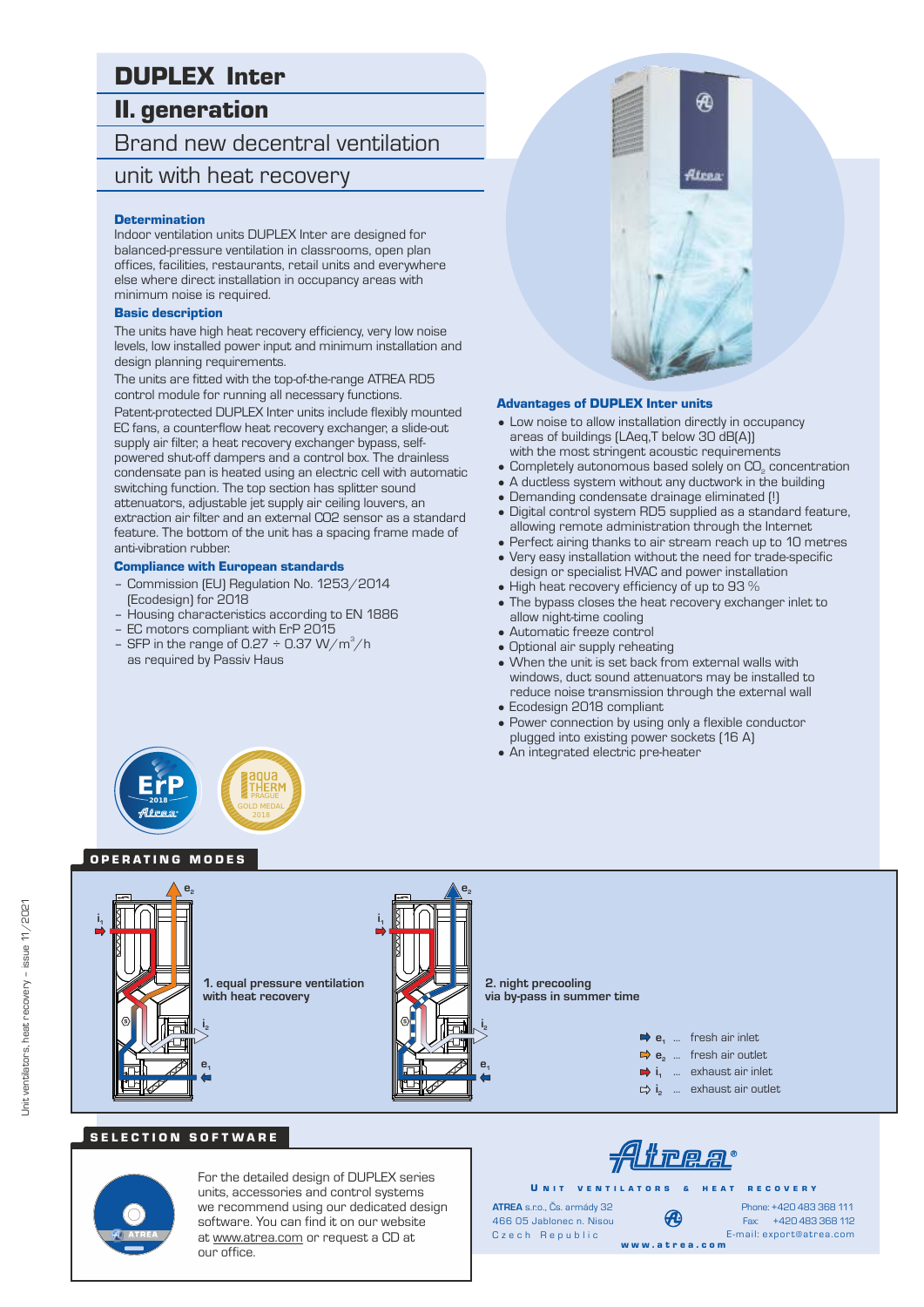# PERFORMANCE GRAPHS

### TECHNICAL DATA

| <b>DUPLEX Inter</b>                    |                  | 850                     |
|----------------------------------------|------------------|-------------------------|
| Heat recovery efficiency <sup>1)</sup> | $\%$             | up to 93 %              |
| Power consumption - fans               | W                | see graph               |
| Electric preheater                     | W                | 1 100                   |
| Voltage                                | $\vee$           | 230                     |
| Frequency                              | Hz               | 50                      |
| Fan speed - max                        | min <sup>1</sup> | 1910                    |
| Filter class                           |                  | $M5 / M5$ , optional F7 |
| Electric reheater                      | W                | on request              |
| Built-in control system - auto         |                  | CO <sub>2</sub>         |
| 100 $%$ by-pass                        | -                | standard                |
| Air stream reach $[0.15 \text{ m/s}]$  | m                | 8–10                    |



<sup>1)</sup> According to air volume

#### P E R F O R M A N C E S U M M A R Y



### POWER INPUT CHARACTERISTICS

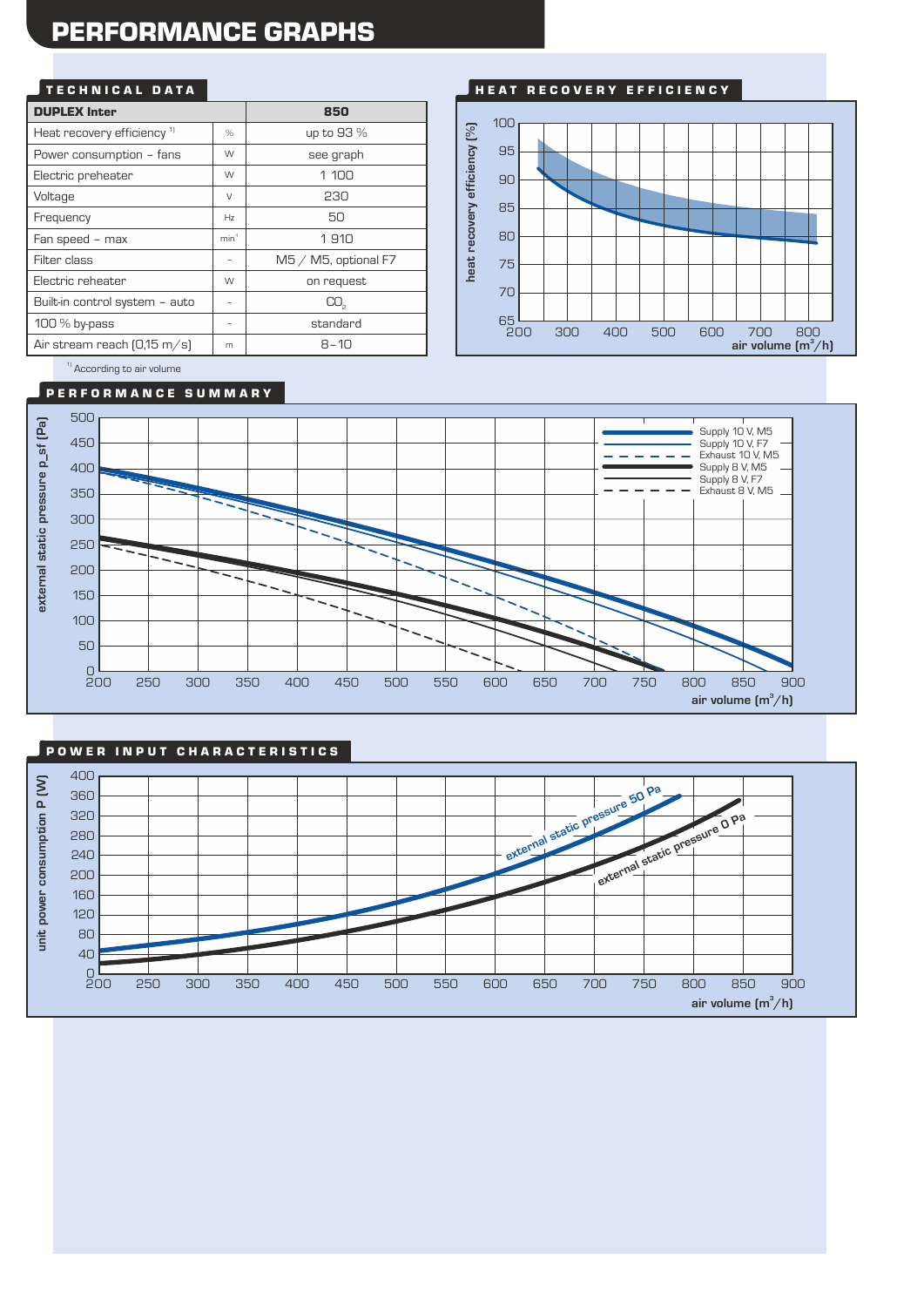# BASIC DIMENSIONS



### BASIC COMPONENTS **A SECOND A SECOND A SECOND A** HANDLING SPACE



- **2** EC fan (exhaust)
- **3** EC fan (supply)
- **4** Supply air filter
- **5** Exhaust air filter
- **6** Supply muffler
- **7** Exhaust muffler
- **8** External terminal board and signaling diode
- **9** RD5 control system
- **10** Alternative condensate drain
- **11** Built-in CO<sub>2</sub> sensor

#### Handling space

DUPLEX Inter units must be installed with the prescribed handling space around the unit in mind.

Handling space in front of the unit must be maintained for opening the front door, replacing filters and providing servicing and installation access to each unit part.

Each drawing shows the minimum handling space.

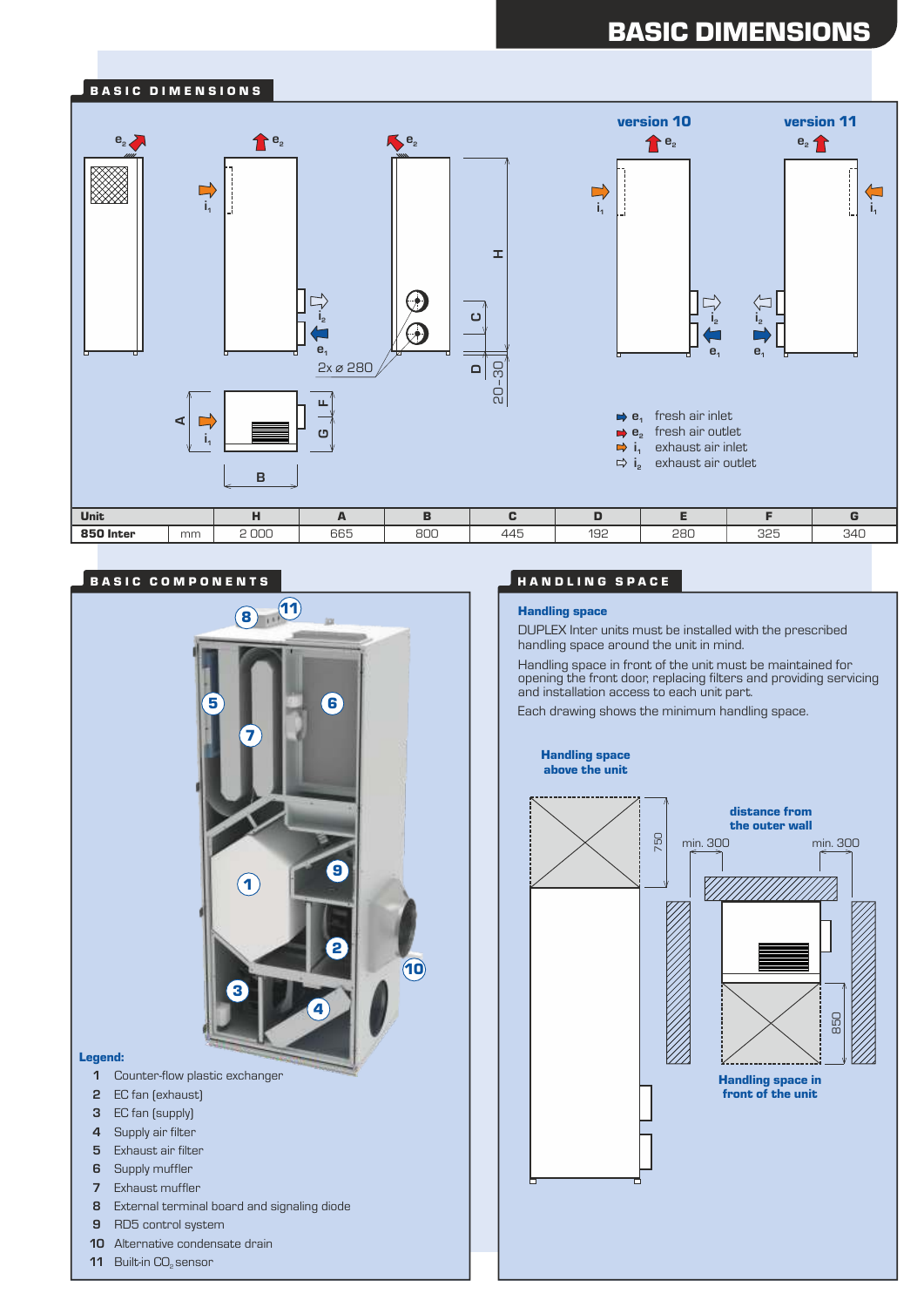### TYPICAL LOCATION OF THE UNIT IN A CLASSROOMS

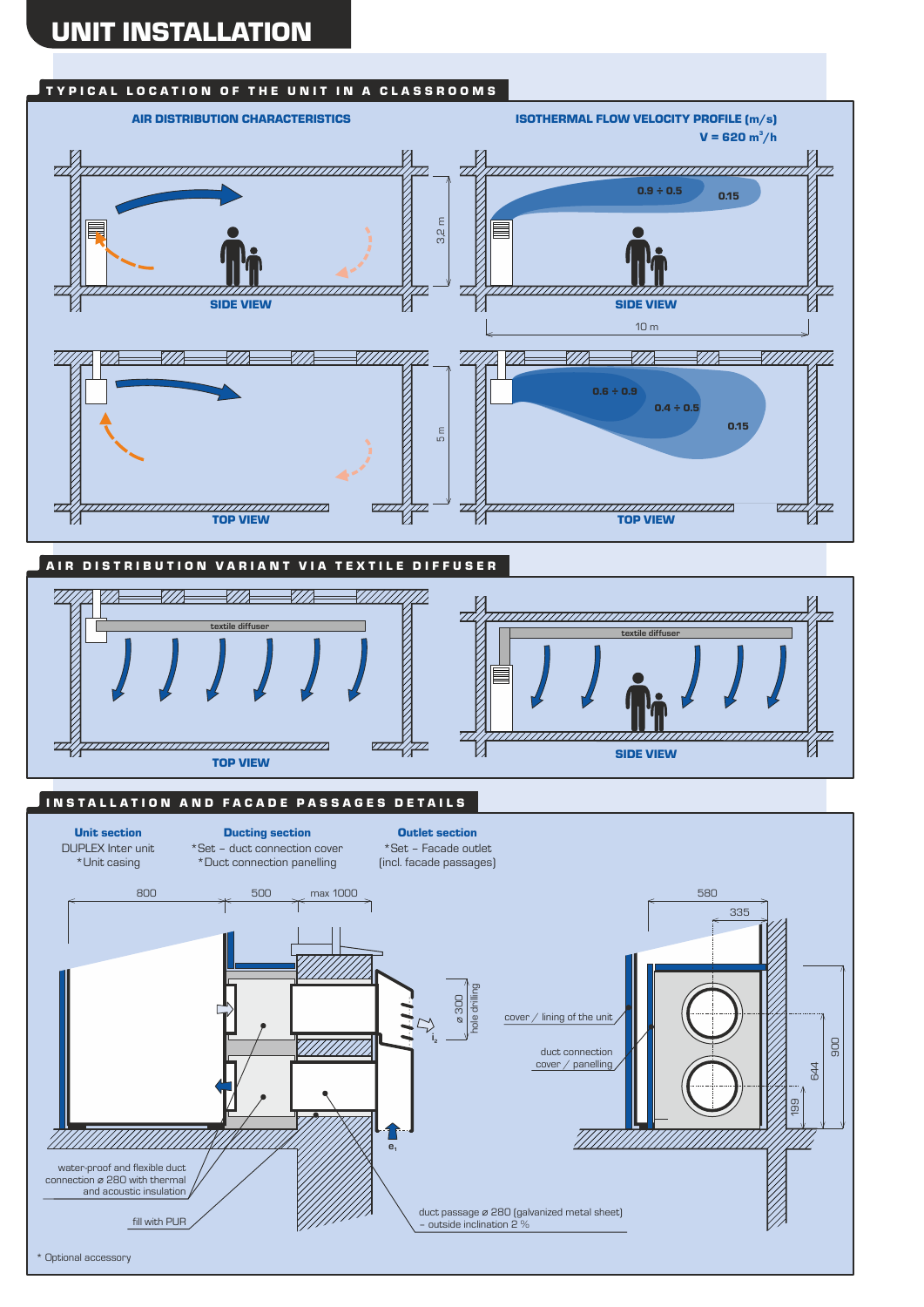# INSTALLATION AND OPTIONAL ACCESSORIES

### OPTIONAL ACCESSORIES - SURFACE FINISHES

The basic DUPLEX Inter version without a surface finish. The following finish options are available:

- 1) Painted sheet metal white (RAL 9010) or silver (RAL 9006).
- 2) Laminated panelling this optional feature has two separate sections the unit panelling and duct cover panelling. Both are made from 18 mm thick laminated panels designed for installation on the unit and cover. All installation fixtures including angle mouldings for the cover section are included. There are three basic finishes to choose from.



8925 BS – Lissa Oak Bávaria 381 BS H1145ST10

Oak natural Beech natural Oak Bardolino





3) Painted finish - a choice of 20 standard finishes (see the catalogue of finishes; a finish sample on the front page) or custom made.











**Note:** All finishes cover only three sides of the unit; the rear is without a finish.



### OPTIONAL ACCESSORIES - DUCT CONNECTION COVER



- Stable, freestanding element to cover the ducts to facade outlets of 500 mm length
- The colour versions available can be the same as the unit including the laminated panelling and painted finishes.
- No need to be fixed to a wall or floor just by gap between the wall and the unit.
- On-site installation, intended for vertical faucet.

**Note:** The ducting on the rear is not covered.

#### OPTIONAL ACCESSORIES - COMBINED FACADE OUTLETS



• Installation is done by hanging on the pipe passages by screwing one bolt into the facade of the building (not included)

• The basic design is without surface treatment, before laying it is necessary to surface the outlet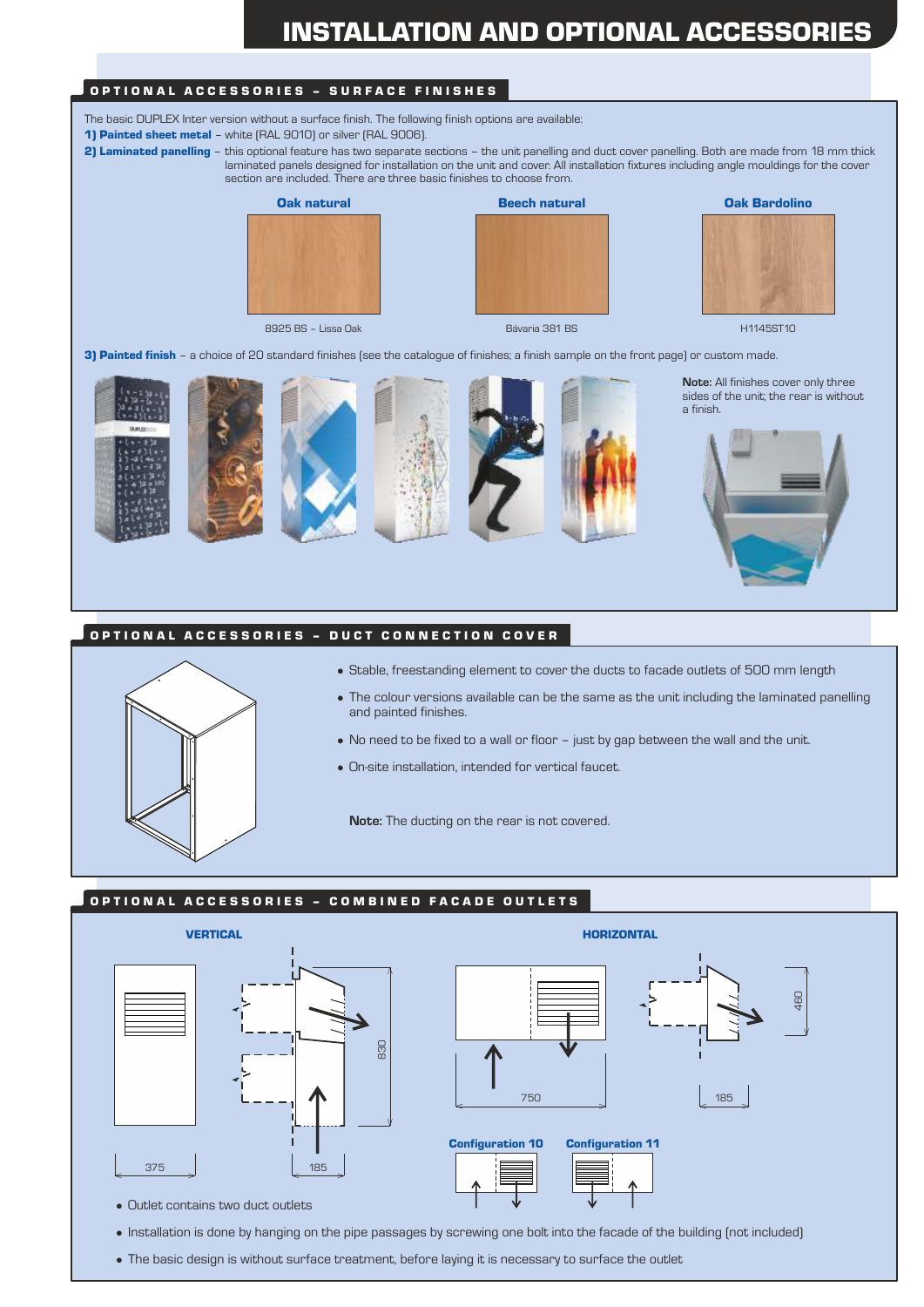# **ACOUSTICS**

# A COUSTIC POWER  $L_w(A)$  and acoustic pressure  $L_p(A)$



|                                    |                                       | <b>Working point</b>                   | 63 | 125 | 250  | 500  | 1000 | 2000 | 4000 | 8000 | $\Sigma(A)$ (dB) |
|------------------------------------|---------------------------------------|----------------------------------------|----|-----|------|------|------|------|------|------|------------------|
| Surround<br>[unit, $e_2$ , $i_1$ ] | $L_{\rm p}$<br>1 <sub>m</sub><br>(dB) | 1 (770 m <sup>3</sup> /h, 0 Pa)        | 44 | 43  | 41   | 32   | $25$ | 25   | $25$ | $25$ | 36               |
|                                    |                                       | <b>2</b> (360 m <sup>3</sup> /h, 0 Pa) | 41 | 35  | $25$ | $25$ | $25$ | $25$ | $25$ | $25$ | 24               |
|                                    |                                       | 3 (550 m <sup>3</sup> /h, 125 Pa)      | 50 | 47  | 37   | 26   | $25$ | $25$ | $25$ | $25$ | 35               |
|                                    |                                       | 4 (260 m <sup>3</sup> /h, 30 Pa)       | 43 | 36  | $25$ | $25$ | $25$ | $25$ | $25$ | $25$ | 23               |
| Acoustic<br>power i <sub>2</sub>   |                                       | 1 (770 m <sup>3</sup> /h, 0 Pa)        | 47 | 48  | 51   | 47   | 46   | 40   | 32   | 32   | 50               |
|                                    | $L_w$<br>(dB)                         | <b>2</b> (360 m <sup>3</sup> /h, 0 Pa) | 33 | 34  | 35   | 29   | 29   | $25$ | $25$ | $25$ | 33               |
|                                    |                                       | 3 (550 m <sup>3</sup> /h, 125 Pa)      | 53 | 56  | 52   | 50   | 48   | 49   | 39   | 29   | 53               |
|                                    |                                       | 4 (260 m <sup>3</sup> /h, 30 Pa)       | 40 | 42  | 39   | 33   | 32   | 29   | $25$ | $25$ | 37               |
| Acoustic<br>power $e_1$            | $\mathsf{L}_{\mathsf{w}}$<br>(dB)     | 1 (770 m <sup>3</sup> /h, 0 Pa)        | 45 | 47  | 49   | 45   | 40   | 38   | 33   | 34   | 48               |
|                                    |                                       | <b>2</b> (360 m <sup>3</sup> /h, 0 Pa) | 30 | 30  | 31   | 32   | 27   | 25   | $25$ | $25$ | 32               |
|                                    |                                       | 3 (550 m <sup>3</sup> /h, 125 Pa)      | 48 | 54  | 50   | 47   | 46   | 40   | 36   | 29   | 50               |
|                                    |                                       | 4 (260 m <sup>3</sup> /h, 30 Pa)       | 35 | 39  | 33   | 29   | 28   | $25$ | $25$ | $25$ | 32               |

**Note:** – The acoustic pressure values in the vicinity of the unit apply only when installed with the original ductwork cover, measured at a distance of 1 metre from the unit. – The acoustic pressure values are determined by the joint action of the unit's housing, the supply outlet and the extraction outlet on the unit.



#### A plan showing microphones placed 1 metre away from the unit.

## EXAMPLES OF REALIZATIONS

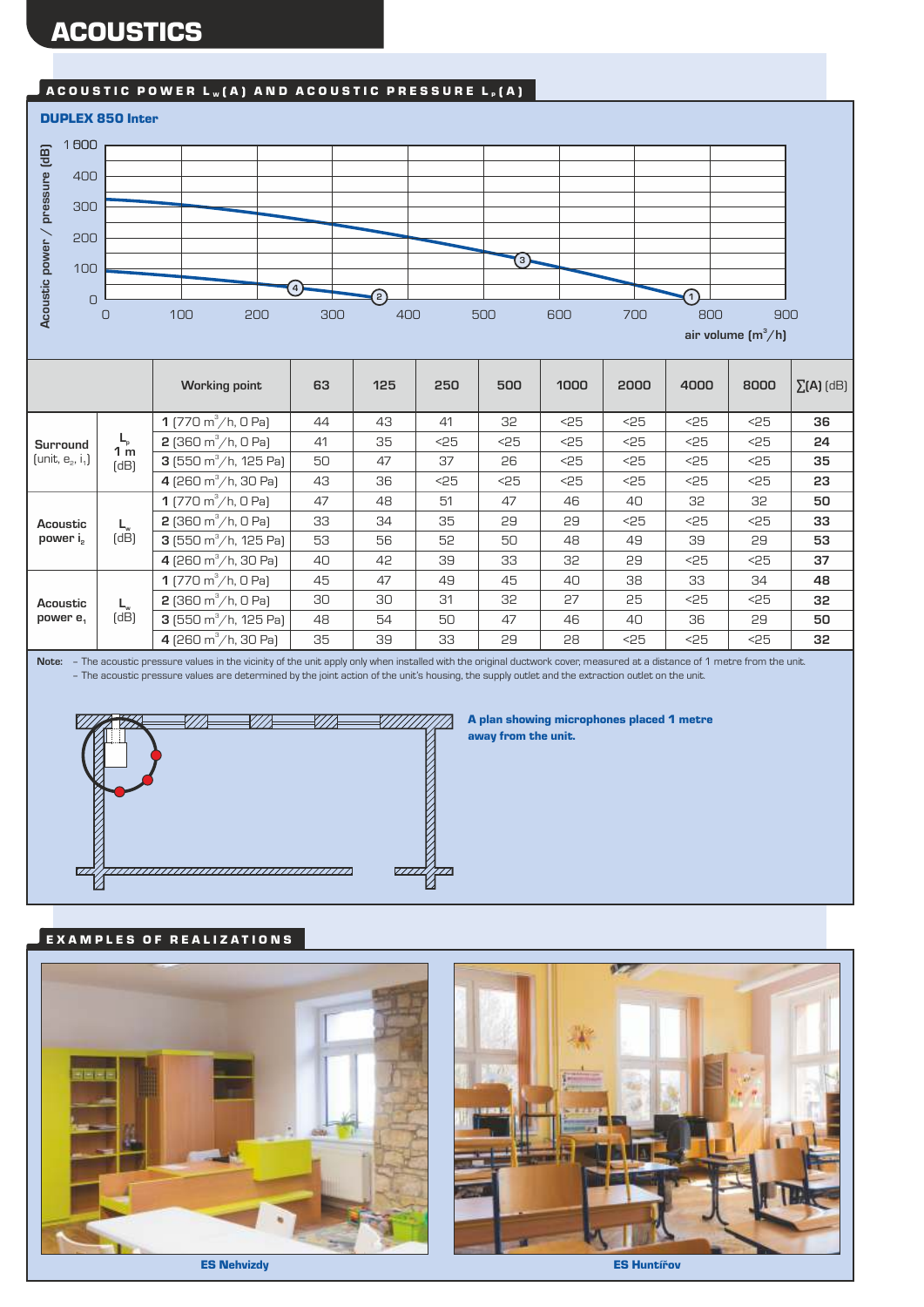# OPTIONAL ACCESSORIES

### D U P L E X I N T E R – BAS I C U N I T



### DUPLEX 850 Inter

The basic compact unit configuration includes supply and extractor fans with free-running impeller and anti-vibration mounting, a removable counterflow heat recovery exchanger from thin-walled plastic panels, slide-out supply and extraction air filters (filter class M5 or F7) and a drain pan with DN 32 hose for condensate drainage. The top panel provides easy access to all integrated components, while the side panel facilitates condensate drain handling and control system access.



#### Fans

DUPLEX 850 Inter units feature high-efficiency fans with free-running impeller and backward-curved blades. The fans comply with the requirements of the ErP 2015 European standard.



#### Heat recovery exchanger

The counterflow-type heat recovery exchanger is made of plastic and is highly efficient. The efficiency rates of plastic heat recovery exchangers in DUPLEX Inter are up to 93 %.



#### Bypass damper ("B")

A plate heat recovery exchanger bypass including actuator. When the bypass opens, the flow through the heat recovery exchanger automatically closes to eliminate heat transfer.



#### Electric pre-heater

1.1 kW electric pre-haters EDO.INT 0.9 RD5 are included as standard in the basic configuration of DUPLEX Inter unit. Preheating is operated by the unit's control system in such a way so as to prevent heat recovery exchanger freezing.

| ı<br>٠<br>٠  |  |
|--------------|--|
| ł.<br>ï<br>ı |  |
|              |  |
| ı<br>۰<br>ī  |  |
| ı            |  |

#### CO<sub>2</sub> concentration sensor

DUPLEX Inter units include a CO<sub>2</sub> concentration sensor with IR detection as a standard basic configuration feature. The sensor is located in the top section of the unit near the suction inlet. It enables coupled control based on current room occupancy.

### BUILT-IN ELECTRIC RE-HEATERS EDO-PTC



- Designed for **integration in the unit** as an optional accessory to be installed at the set position inside the unit including the mounting frame
	- Electric re-heater **EDO.INT 0,6 RD5** is determined for supply air re-heating with power of 1.1 kW

### O V E R V I E W O F O R D E R N U M B E R S F O R D U P L E X I N T E R .

|  | <b>DUPLEX 850 Inter (version 10,</b><br>galvanized, for housing) $-2nd$ gen.                     | Ord. No. A350100              |  |  |
|--|--------------------------------------------------------------------------------------------------|-------------------------------|--|--|
|  | <b>DUPLEX 850 Inter (version 11,</b><br>galvanized, for housing) $-2nd$ gen.                     | Ord. No. A350101              |  |  |
|  | Housing of the unit, white painted sheet<br>metal (version 10, 850 Inter) - 2 <sup>nd</sup> gen  | Ord. No. A350126              |  |  |
|  | Housing of the unit, white painted sheet<br>metal (version 11, 850 Inter) - 2 <sup>nd</sup> gen  | Ord. No. A350127              |  |  |
|  | Housing of the unit, silver painted sheet<br>metal (version 10, 850 Inter) - 2 <sup>nd</sup> gen | Ord. No. A350128              |  |  |
|  | Housing of the unit, silver painted sheet<br>metal (version 11, 850 Inter) - $2nd$ gen           | Ord. No. A350129              |  |  |
|  | Housing of the unit, painted finish -<br>choice of finishes                                      | See separate<br>documentation |  |  |
|  | Housing of the unit, painted finish -<br>custom made finish                                      | See separate<br>documentation |  |  |
|  | <b>Panelling of the unit, laminated panels</b><br>18 mm thick                                    | See separate<br>documentation |  |  |
|  | Duct connection set 500 mm<br>including fixtures                                                 | Ord. No. A350141              |  |  |
|  | Set - duct connection cover 500 mm<br>(galvanized, for housing)                                  | Ord. No. A350142              |  |  |
|  | Duct connection cover 500 mm, laminated panels<br>18 mm thick (ver. 10 and 11, beech natural)    | Ord. No. A350143              |  |  |
|  | Duct connection cover 500 mm, laminated panels<br>18 mm thick (ver. 10 and 11, oak natural)      | Ord. No. A350144              |  |  |
|  | Duct connection cover 500 mm, laminated panels<br>18 mm thick (ver. 10 and 11, oak bardolino)    | Ord. No. A350145              |  |  |
|  | Duct connection cover 500 mm,<br>white painted sheet metal (versions 10 and 11)                  | Ord. No. A350146              |  |  |
|  | Duct connection cover 500 mm.<br>silver painted sheet metal (versions 10 and 11)                 | Ord. No. A350147              |  |  |
|  | Duct connection cover 500 mm,<br>painted finish (versions 10 and 11)                             | Ord. No. A350148              |  |  |

|                                                                                                                                                                           | <b>CP Touch controller</b><br>- touch-screen<br>- 4 color versions<br>(white, ivory, grey, anthracite) | Ord. No. A170130<br>Ord. No. A170131<br>Ord. No. A170132<br>Ord. No. A170133 |
|---------------------------------------------------------------------------------------------------------------------------------------------------------------------------|--------------------------------------------------------------------------------------------------------|------------------------------------------------------------------------------|
|                                                                                                                                                                           | <b>Integrated electric</b><br>reheater 1.1 kW                                                          | Ord. No. A350010                                                             |
|                                                                                                                                                                           | <b>Filter cassette</b><br>850 INT - M5                                                                 | Ord. No. A350090                                                             |
|                                                                                                                                                                           | <b>Filter cassette</b><br>850 INT - F7                                                                 | Ord. No. A350091                                                             |
|                                                                                                                                                                           | <b>Filter cloth10 pcs</b><br><b>850 INT - M5</b>                                                       | Ord, No. A350093                                                             |
|                                                                                                                                                                           | <b>Filter cloth 10 pcs</b><br>850 INT - F7                                                             |                                                                              |
|                                                                                                                                                                           | E, outlet - D315 outlet<br>transition piece                                                            | Ord. No. A350033                                                             |
|                                                                                                                                                                           | E, outlet - D250 outlet<br>transition piece                                                            | Ord. No. A350034                                                             |
| A set of integrated external wall outlet supply + extraction - vertical<br>(ver. 10 and 11, including external wall duct sleeves up to 1000 mm long)                      | Ord. No. A350140                                                                                       |                                                                              |
| A set of integrated external wall outlet supply + extraction - horizontal<br>(ver. 10, including external wall duct sleeves up to 1000 mm long)                           |                                                                                                        | Ord No 4350149                                                               |
| A set of integrated external wall outlet supply + extraction - horizontal<br>(versions 11, including external wall duct sleeves up to 1000 mm long)                       |                                                                                                        | Ord. No. A350150                                                             |
| A set of integrated external wall outlet supply + extraction - vertical<br>(ver. 10 and 11, including external wall duct sleeves up to 1000 mm long) -<br>white RAL9010   |                                                                                                        | Ord. No. A350140W                                                            |
| A set of integrated external wall outlet supply + extraction - vertical<br>(ver. 10 and 11, including external wall duct sleeves up to 1000 mm long) -<br>black RAL9005   | Ord. No. A350140B                                                                                      |                                                                              |
| A set of integrated external wall outlet supply + extraction - horizontal<br>(ver. 10, including external wall duct sleeves up to 1000 mm long) - white<br><b>RAL9010</b> | Ord. No. A350149W                                                                                      |                                                                              |
| A set of integrated external wall outlet supply + extraction - horizontal<br>(ver. 10, including external wall duct sleeves up to 1000 mm long) - black<br><b>RAL9005</b> | Ord. No. A350149B                                                                                      |                                                                              |
| A set of integrated external wall outlet supply + extraction - horizontal<br>(ver. 11, including external wall duct sleeves up to 1000 mm long) - white<br><b>RAL9010</b> | Ord. No. A350150W                                                                                      |                                                                              |
| A set of integrated external wall outlet supply + extraction - horizontal<br>(ver. 11, including external wall duct sleeves up to 1000 mm long) - black<br><b>RAL9005</b> | Ord. No. A350150B                                                                                      |                                                                              |

#### DUPLEX Inter

Me.xxx; Mi.xxx

S4 / S5

B.x